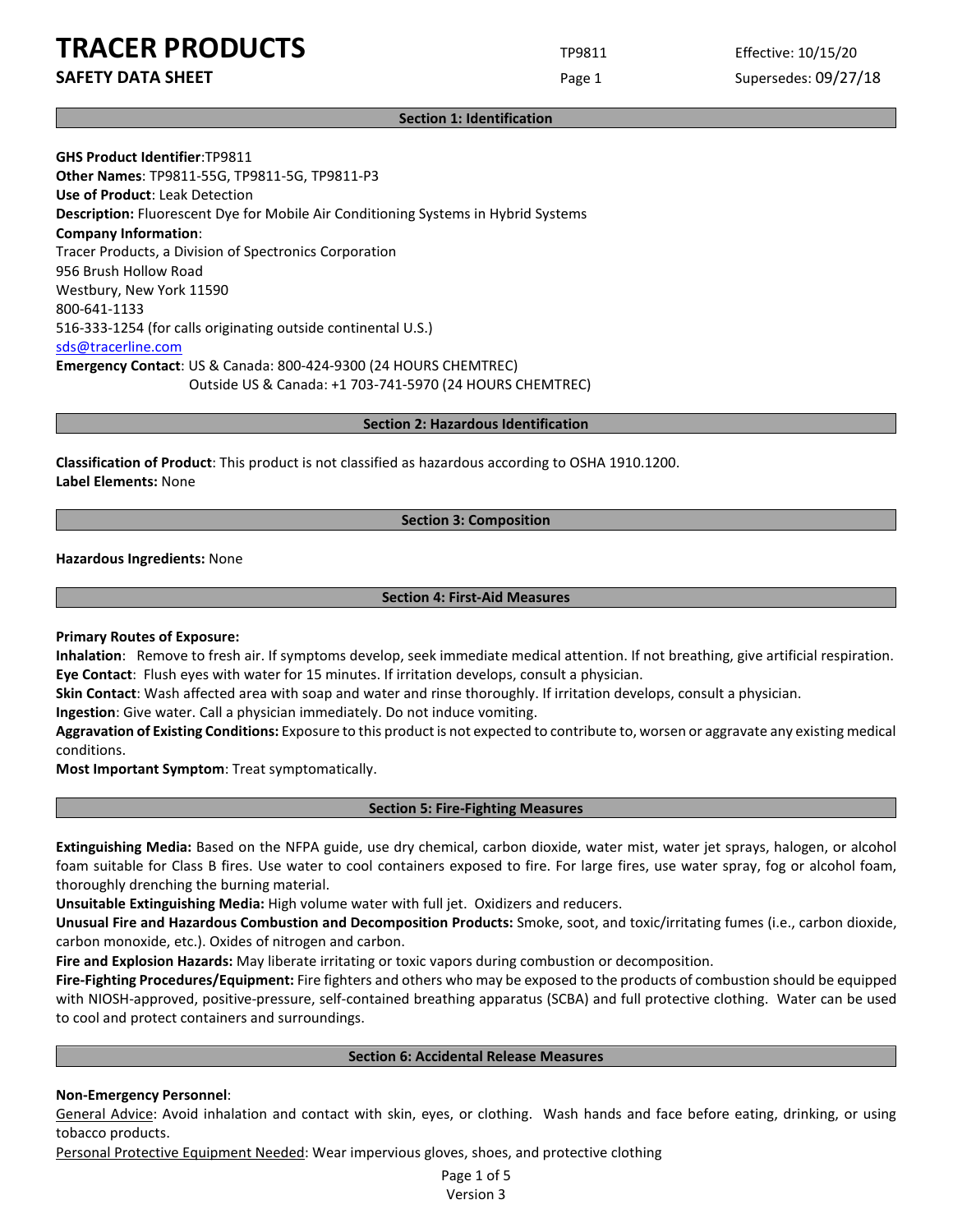# **TRACER PRODUCTS** TP9811 Effective: 10/15/20

**Emergency Personnel**:

**SAFETY DATA SHEET Page 2** Supersedes: 09/27/18

Suitable Protective Gear: Wear impervious gloves, shoes and protective clothing.

Unsuitable Protective Gear: Not Applicable

**Environmental Precautions**: Prevent any contamination of local soils and water supply. Prevent ground water infiltration or any ground penetration. Avoid the spreading or entering into watercourses by using sand, soil, or other types of barriers. If contamination into water course or sewage system, alert appropriate authorities.

## **Containment/Clean-up Methods**:

Containment & Recovery of Product: Contain with absorbent material, such as clay, soil, universal binding medium, or any commercially available absorbent. Shovel reclaimed dye and absorbent into a recovery or salvage drums for disposal. For larger spills, transfer to a salvage tank for recovery or safe disposal. Any residues should be treated like a small spill. This is not a RCRA hazardous waste per Title 40 CFR 261. Stop material from contaminating soil, or from entering sewers or bodies of water. For larger spills, transfer to a salvage tank for safe recovery/disposal. Residues are treated as small spills.

Disposal**:** Either incinerate or land fill in accordance with applicable local, state and federal regulations.

#### **Section 7: Handling and Storage**

**Handling Precautions:** Use product only in well ventilated areas. Avoid breathing in mists or vapors from a heated product. Avoid formation of mists. Avoid heating product near flash point. Avoid prolonged or repeated contact with skin. Handle in ambient temperature.

**Storage Conditions:** Store in a cool, dry, well-ventilated area away from heat, ignition sources, and direct sunlight. Always keep containers tightly closed. Store away from oxidizing and reducing agents.

**Personal Hygiene:** Wash hands before breaks and at the end of the work day. Do not carry cleaning clothes used to absorb product in clothing. General hygiene measures for chemicals apply.

**Empty Container Precautions:** Do not reuse empty container for any purpose.

### **Section 8: Exposure Controls/Personal Protection**

**Occupational Exposure Limits**: No exposure limits have been established for this product.

**Biological Exposure Limits**: No data available

**Engineering Controls/Ventilation**: Maintain airborne concentrations below the established exposure limits by providing adequate ventilation. General (dilution) ventilation should be acceptable. Additional local exhaust ventilation is recommended where dusts, mists or vapors may be released.

**Personal Protective Equipment**:

Respiratory Protection: Avoid breathing vapor and/or mist. If occupational exposure limits are exceeded wear NIOSH/OSHA approved equipment. Use a respiratory protection fitted with a combination filter A-P3 for short term use. High airborne concentrations may necessitate the use of self-contained breathing apparatus (SCBA) or a supplied air respirator. Respiratory protection programs must be in compliance with 29 CFR 1910.134.

Skin Protection: Wear protective clothing and appropriate impervious gloves.

Eye Protection: Wear safety goggles with peripheral coverage approved to EU Standard EN 166, AS/NZS 1337. An eye wash facility should be readily available.

Hand Protection: When in contact with material, be sure to use proper gloves approved to standards (Europe: EN 374, U.S.: F739, & AS/NZS: 2161). Gloves made from neoprene, nitrile or butyl rubber may provide suitable chemical protection.

Hygiene Measures: Wash thoroughly after handling, especially before eating, drinking, smoking, or using restroom facilities.

# **Section 9: Physical and Chemical Properties**

**Physical State**: Liquid **Appearance**: Amber **Odor**: Mild **Odor Threshold**: No data available **pH**: No data available **Melting/ Freezing Point**: No data available **Boiling Point**/**Boiling Range**: No data available **Flash Point**: Greater than 305° F (152° C) **Evaporative Rate**: No data available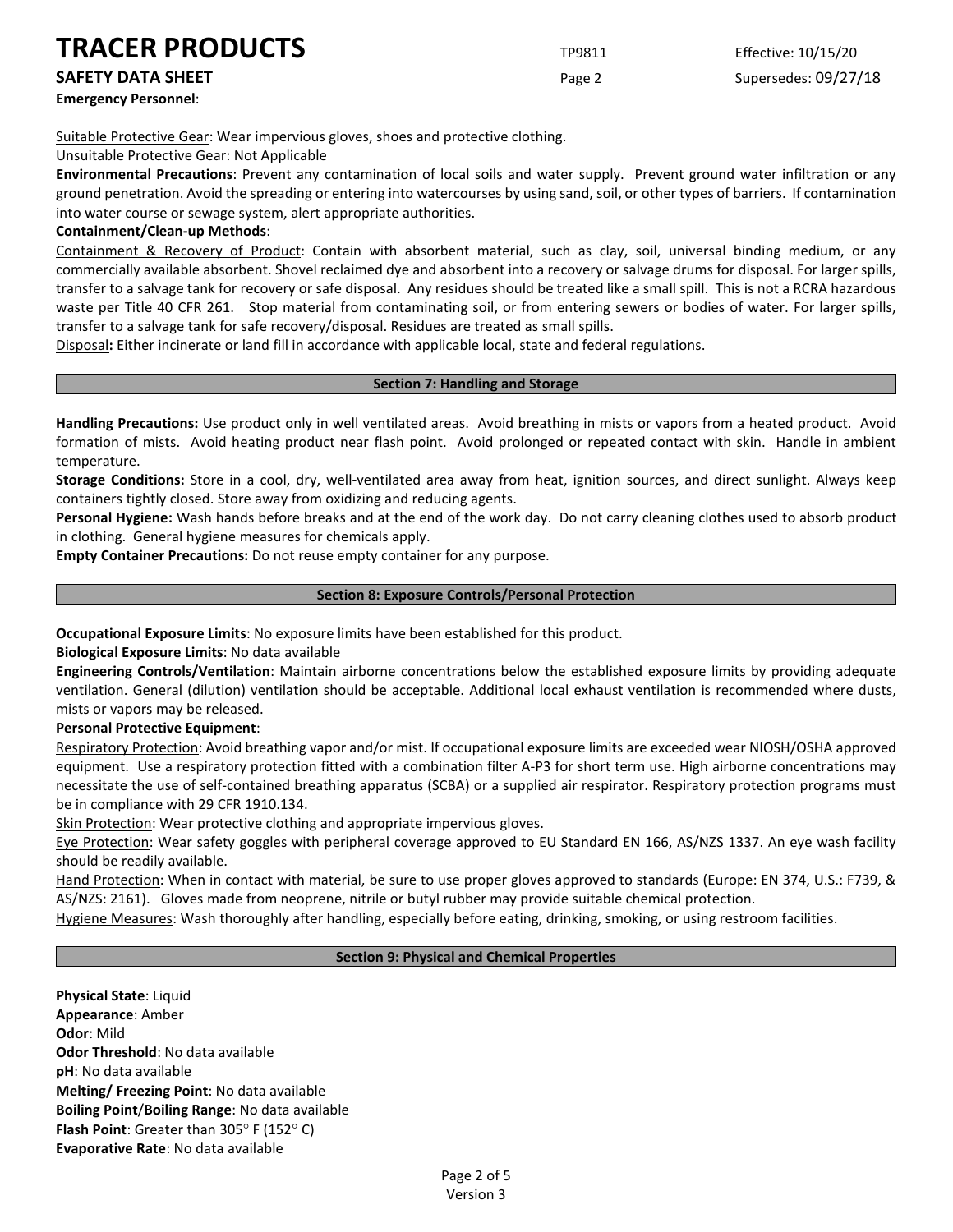# **TRACER PRODUCTS** TP9811 Effective: 10/15/20

**Solid/Gas Flammability**: No data available

**Upper/Lower Explosive Limit**: No data available **Vapor Pressure 68**° **F (20**° **C)**: <0.01 mmHg @ 20° C **Vapor Density (Air=1)**: No data available **Relative Density**: 0.98 **Solubility in Water**: Insoluble **Partition Coefficient: n-octanol/water**: No data available **Auto-ignition Temperature**: No data available **Decomposition Temperature**: No data available **Viscosity at 40°C: 61.02 Viscosity at 100°C**: 9.10

# **Section 10: Stability and Reactivity**

**Reactivity**: This product is non-reactive under ambient conditions

**Stability**: Stable under normal conditions of use. Can decompose slowly with localized heating over 300°C

**Conditions to Avoid**: High temperatures & a source of ignition. Toxic fumes may be released if product is heated above decomposition point.

**Incompatible Materials**: Strong Acids, Strong oxidizing agents, and Reducing agents

Hazardous Decomposition Products: In the event of combustion, CO and CO<sub>2</sub> will be formed.

**Hazardous Polymerization**: Will not occur

# **Section 11: Toxicological Information**

| Oral LD <sub>50</sub>       | Rat    | >5000 mg/kg       |  |
|-----------------------------|--------|-------------------|--|
| Dermal LD <sub>50</sub>     | Rabbit | >2000 mg/kg       |  |
| Inhalation LC <sub>50</sub> | Rat    | No data available |  |
| Eye Irritation              | Rabbit | No data available |  |
| Skin Irritation             | Rabbit | No data available |  |

**Carcinogenicity**: According to ACGIH, IARC, NTP, and OSHA, this product is not a hazardous carcinogen to humans. **Sensitization:** This product is not classified as a sensitizer

**STOT-single exposure**: This product is not classified as a specific organ toxicant

**STOT-repeated exposure**: This product is not classified as a specific organ toxicant

**Genetic Toxicity:** This product is not classified as a genetic toxin

**Aspiration Hazard**: This product is not classified as an aspiration hazard

**Likely Routes of Exposure**: Eyes, skin and respiratory tract

**Symptoms**:

Eye Contact: May cause mild irritation

Skin Contact: May cause mild irritation Inhalation: May cause mild irritation

Ingestion: May cause mild irritation

#### **Section 12: Ecological Information**

# **Toxicity**:

| Fish $LL_{50}$ 96hr mg/l               | >1,000            |  |
|----------------------------------------|-------------------|--|
| Crustacean LL <sub>50</sub> 96hr. mg/l | No data available |  |
| Algae NOEL 72hr. mg/l                  | No data available |  |

**Persistence & Degradability**: No data available **Bioaccumulation Potential**: No data available **Mobility in Soil**: No data available

**SAFETY DATA SHEET Page 3** Supersedes: 09/27/18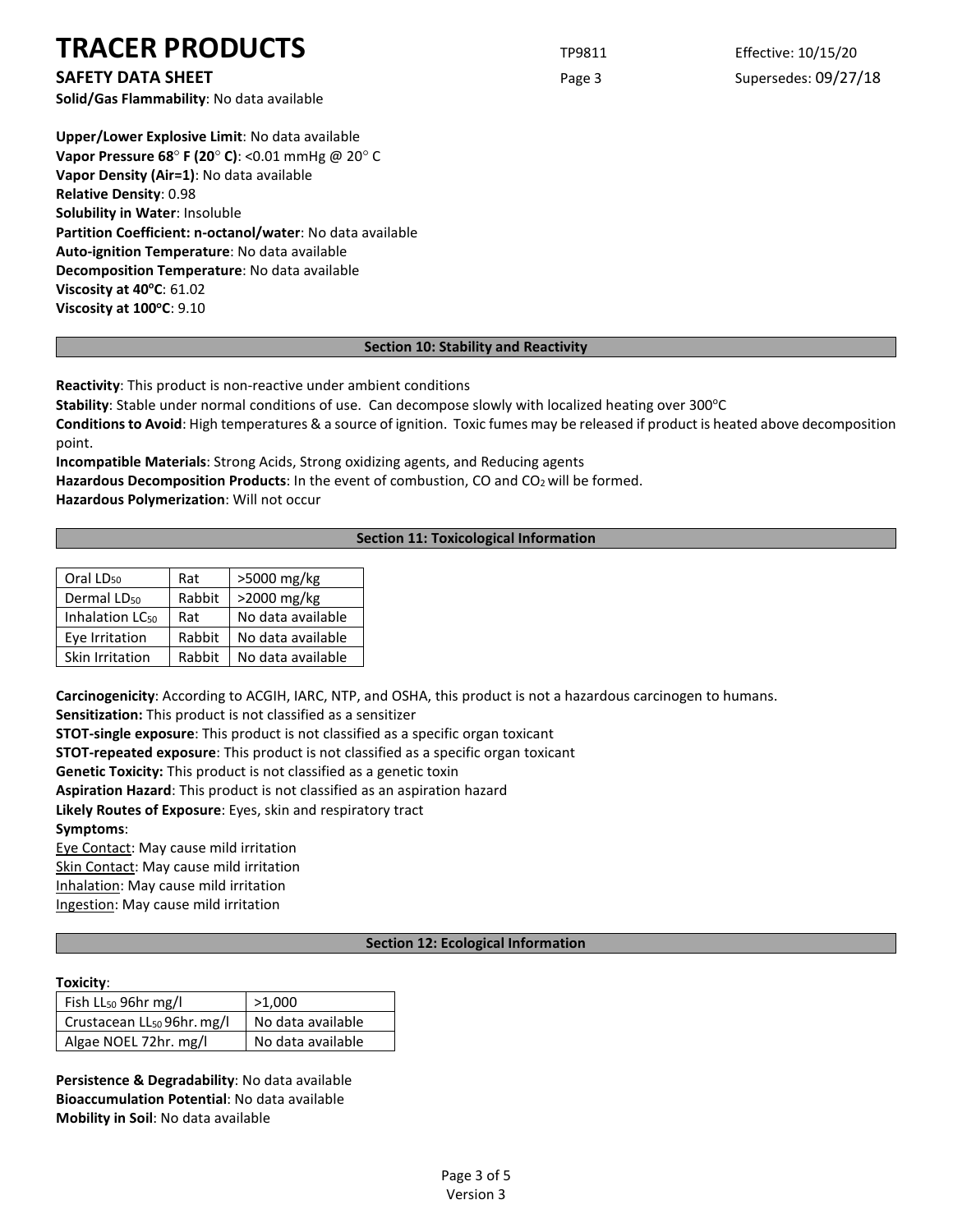| Costian 12: Disnosal Canaidaugtiana |        |                      |  |  |
|-------------------------------------|--------|----------------------|--|--|
| <b>SAFETY DATA SHEET</b>            | Page 4 | Supersedes: 09/27/18 |  |  |
| <b>TRACER PRODUCTS</b>              | TP9811 | Effective: 10/15/20  |  |  |

**Section 13: Disposal Considerations**

**General Statements:** Federal regulations may apply to empty container. State and/or local regulations may be different. **Disposal:** Recover or recycle if possible, otherwise, dispose of in accordance with all local, state, and federal regulations. Sewage disposal is discouraged

**Special Instructions:** Be sure to contact the appropriate government environmental agencies if further guidance is required. Do not remove labels from container until container is cleaned properly. Containers can be reused or disposed of by landfill or incineration if appropriate to local law. Water with cleaning agents is required

**Hazardous Waste Number:** Not a RCRA hazardous waste

## **Section 14: Transportation**

**General Comments**: This product is not classed as hazardous or regulated for transport under 49 CFR, IATA/ICAO, or IMDG **49 CFR:**

**DOT Shipping Name:** Not Regulated **DOT Label:** Not Applicable **DOT Identification No.:** Not Applicable; Nonregulated shipments by air under 49 CFR, IATA/ICAO AND IMO **UN Proper Shipping Name:** Not Applicable **Transport Hazard Class:** Not Applicable **Packing Group:** Not Applicable **Classification Code:** Not Applicable **Transport by Road/Rail (ADR/RID): Environmental Hazard:** Not Applicable **Tunnel Restriction Code:** Not Applicable **Transport by Sea (IMDG): Marine Pollutant:** Not Applicable **Environmental Hazard:** Not Applicable **Transport by Air (IATA): Special Precautions for User:** Unless otherwise specified, general measures for safe transport must be followed

**Transport in Bulk:** Non-dangerous material according to transport regulations

#### **Section 15: Regulatory Information**

#### **Inventory Status:**

| Inventory                                                                     | <b>Status</b>                      |  |
|-------------------------------------------------------------------------------|------------------------------------|--|
| <b>U.S. TSCA Inventory</b>                                                    | Listed                             |  |
| <b>Canadian Domestic Substances List (DSL)</b>                                | Listed or Exempt                   |  |
| <b>Australian Inventory of Chemical Substances (AICS)</b>                     | One or more ingredients not listed |  |
| <b>European Inventory of Existing Commercial Chemical Substances (EINECS)</b> | Listed                             |  |
| Japan Inventory of Existing and New Substances (ENCS)                         | One or more ingredients not listed |  |
| <b>Korea Existing Chemical Inventory (KECI)</b>                               | One or more ingredients not listed |  |
| <b>China Inventory of Existing Chemical Substances (IECSC)</b>                | One or more ingredients not listed |  |
| <b>Philippine Inventory of Chemicals (PICCS)</b>                              | One or more ingredients not listed |  |

**SARA Title III Information**: This product contains no chemicals subject to the reporting requirements of Section 313 of the emergency planning and community right to know act.

**SARA - Section 302-Extremely Hazardous Substances:** No regulated ingredients.

**SARA - Section 302-Reportable Quantity:** None.

**SARA - Section 311/312-Hazard Categories:**

Fire Hazard: No

Sudden Release of Pressure Hazard: No Reactivity Hazard: No

Immediate (Acute) Health Hazard: Yes

Delayed (Chronic) Health Hazard: No

**Section 313-Toxic Chemicals:** No regulated ingredients